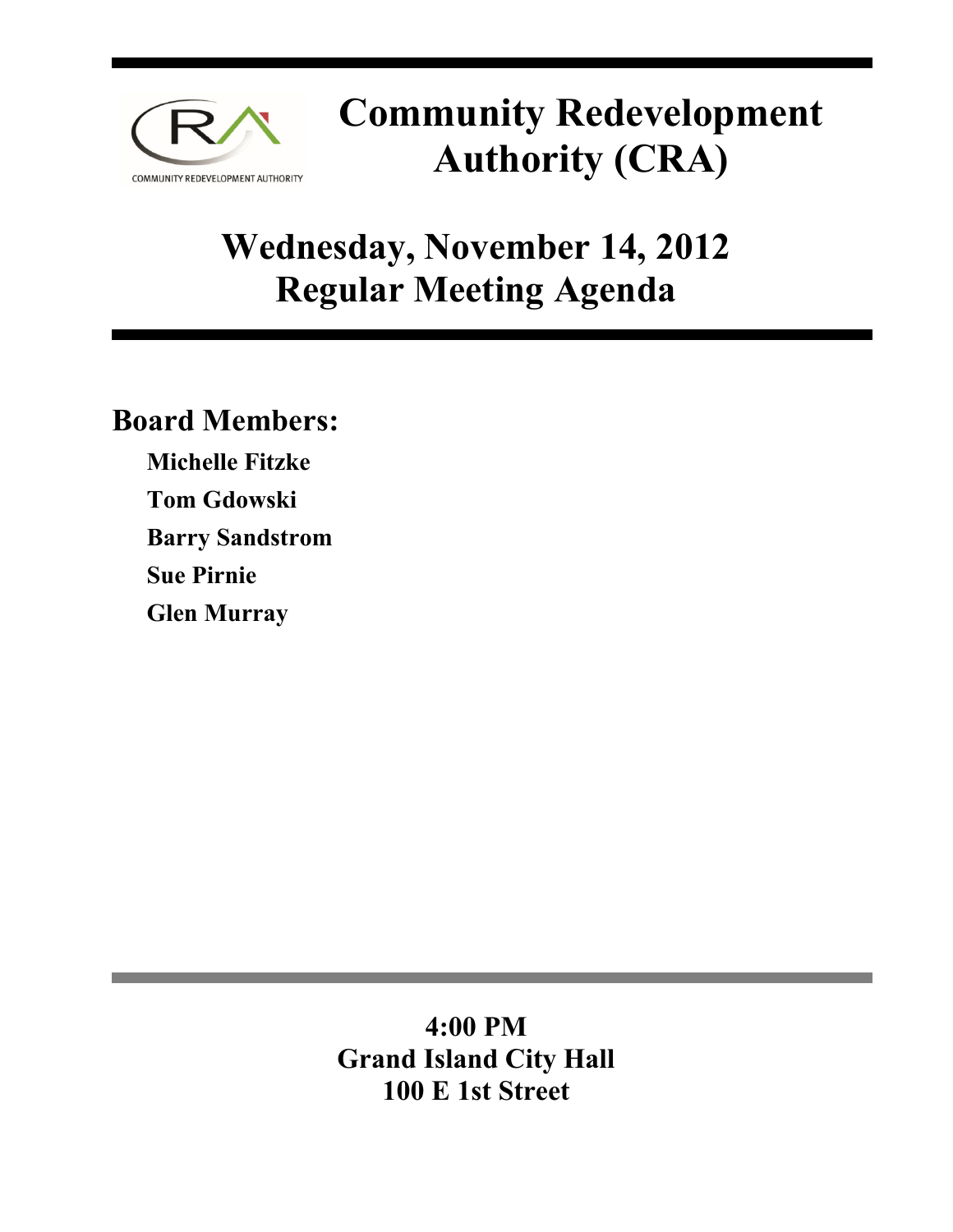#### **Call to Order**

#### **Roll Call**

#### **A - SUBMITTAL OF REQUESTS FOR FUTURE ITEMS**

Individuals who have appropriate items for City Council consideration should complete the Request for Future Agenda Items form located at the Information Booth. If the issue can be handled administratively without Council action, notification will be provided. If the item is scheduled for a meeting or study session, notification of the date will be given.

#### **B - RESERVE TIME TO SPEAK ON AGENDA ITEMS**

This is an opportunity for individuals wishing to provide input on any of tonight's agenda items to reserve time to speak. Please come forward, state your name and address, and the Agenda topic on which you will be speaking.

#### **DIRECTOR COMMUNICATION**

This is an opportunity for the Director to comment on current events, activities, and issues of interest to the commission.

#### **A - AGENDA**

A1 Agenda

#### **B - MEETING MINUTES**

**B1** October Meeting Minutes

#### **C - FINANCIAL REPORTS**

**C1** Financial Reports

#### **D - BILLS**

**D1** Bills